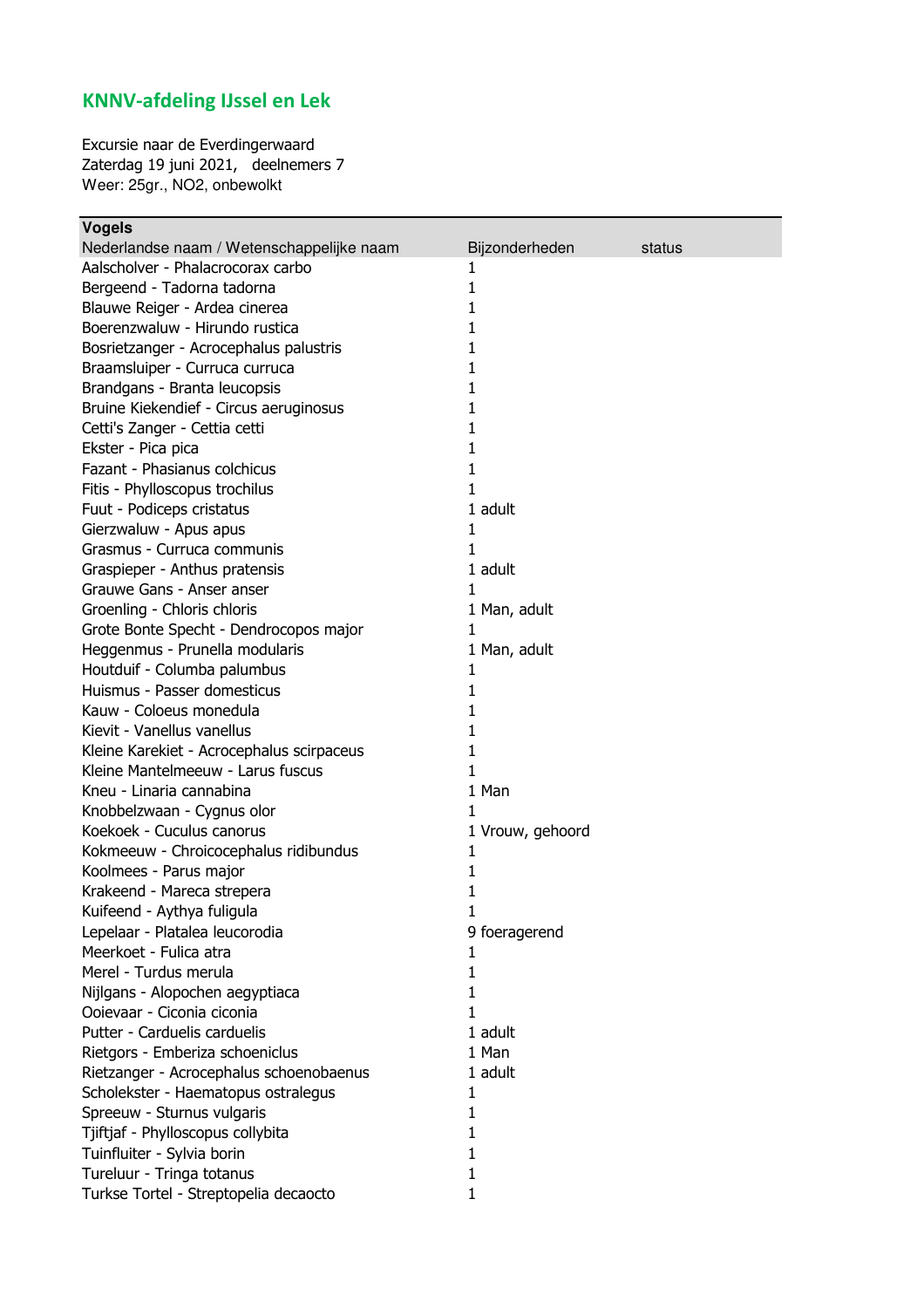| Vink - Fringilla coelebs               |               |
|----------------------------------------|---------------|
| Visdief - Sterna hirundo               | 1 foeragerend |
| Wilde Eend - Anas platyrhynchos        |               |
| Winterkoning - Troglodytes troglodytes |               |
| Zanglijster - Turdus philomelos        |               |
| Zwarte Kraai - Corvus corone           |               |
| Zwartkop - Sylvia atricapilla          |               |
|                                        |               |

## **Zoogdier**

| ________<br>Nederlandse naam / Wetenschappelijke naam | Bijzonderheden | status |
|-------------------------------------------------------|----------------|--------|
| Europese Haas - Lepus europaeus                       |                |        |

| Geleedpotigen                                                       |                    |        |
|---------------------------------------------------------------------|--------------------|--------|
| Nederlandse naam / Wetenschappelijke naam                           | Bijzonderheden     | status |
| Aardappelprachtblindwants - Closterotomus norwegicus 1 imago        |                    |        |
| Aardhommel-groep (Europa) - Bombus terrestris/lucorur 1 imago       |                    |        |
| Atalanta - Vanessa atalanta                                         | 1 imago            |        |
| Bietensnuitkever - Tanymecus palliatus                              | 2 imago, in copula |        |
| Blinde bij - Eristalis tenax                                        | 1 imago            |        |
| Boomhommel - Bombus hypnorum                                        | 1 imago            |        |
| Bruin zandoogje - Maniola jurtina                                   | 1 imago            |        |
| Distelvlinder - Vanessa cardui                                      | 1 imago            |        |
| Gamma-uil - Autographa gamma                                        | 1                  |        |
| Gestreepte goudspanner - Camptogramma bilineata                     | 1                  |        |
| Groot dikkopje - Ochlodes sylvanus                                  | 1 imago            |        |
| Grote goudhaan - Chrysolina graminis                                | 1 imago            |        |
| Honingbij - Apis mellifera                                          | 1 imago            |        |
| Klein koolwitje - Pieris rapae                                      | 1 imago            |        |
| Lantaarntje - Ischnura elegans                                      | 1 imago            |        |
| Meidoornstippelmot - Yponomeuta padella                             | 1 pop, spinselnest |        |
| Penseelkever (gallicus / "zonatus" auct.) - Trichius gallic 1 imago |                    |        |
| Pluimvoetbij - Dasypoda hirtipes                                    | 1 imago            |        |
| Schuimbeestje - Philaenus spumarius                                 | 1 imago            |        |
| Sint-jansvlinder - Zygaena filipendulae                             | 1 imago            |        |
| Sluipwesp onbekend - Ichneumonidae indet.                           | 1 imago            |        |
| Snorzweefvlieg - Episyrphus balteatus                               | 1 imago            |        |
| Strontvlieg - Scathophaga stercoraria                               | 1 Man, imago       |        |
| Weidehommel - Bombus pratorum                                       | 1 imago            |        |
| Zevenstippelig lieveheersbeestje - Coccinella septempun 1 imago     |                    |        |
| Zwarte bonenluis - Aphis fabae                                      | 1                  |        |

| <b>Planten</b>                            |                |        |
|-------------------------------------------|----------------|--------|
| Nederlandse naam / Wetenschappelijke naam | Bijzonderheden | status |
| Akkerdistel - Cirsium arvense             |                |        |
| Akkerhoornbloem - Cerastium arvense       |                |        |
| Akkerwinde - Convolvulus arvensis         |                |        |
| Bijvoet - Artemisia vulgaris              |                |        |
| Bitterzoet - Solanum dulcamara            |                |        |
| Boerenwormkruid - Tanacetum vulgare       |                |        |
| Braam spec. - Rubus spec.                 |                |        |
| Cichorei spec. - Cichorium spec.          |                |        |
| Dolle kervel - Chaerophyllum temulum      |                |        |
| Duizendblad - Achillea millefolium        |                |        |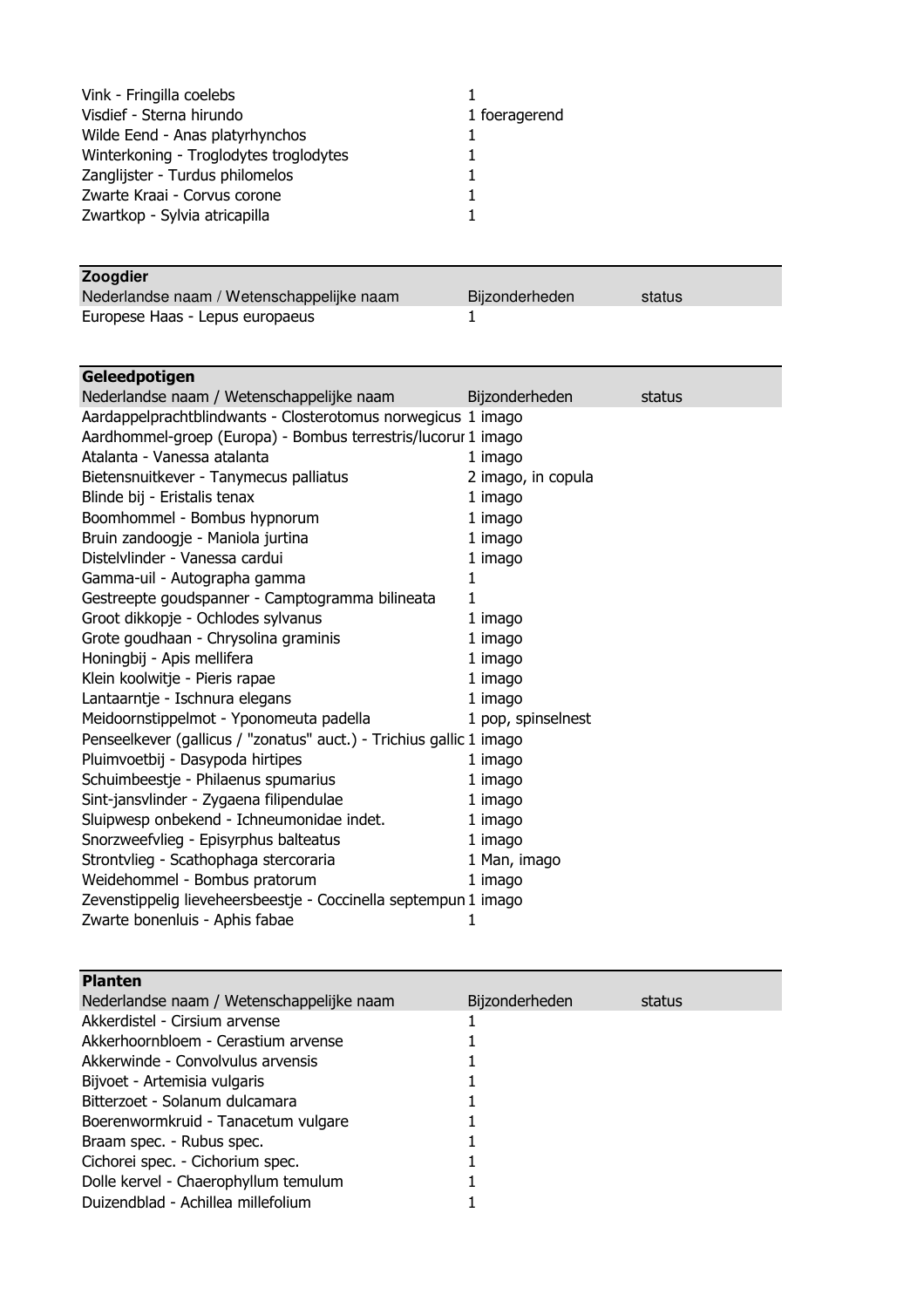Echt bitterkruid - Picris hieracioides Echte kamille - Matricaria chamomilla Echte valeriaan - Valeriana officinalis Eenstijlige meidoorn - Crataegus monogyna Engels raaigras - Lolium perenne Esdoorn spec. - Acer spec. Esparcette - Onobrychis viciifolia Fluitenkruid - Anthriscus sylvestris Geel walstro - Galium verum Gekroesde melkdistel - Sonchus asper Gele lis - Iris pseudacorus Gele morgenster - Tragopogon pratensis Gele plomp - Nuphar lutea Gele waterkers - Rorippa amphibia Gewone agrimonie - Agrimonia eupatoria Gewone berenklauw - Heracleum sphondylium Gewone bermzegge - Carex spicata Gewone hoornbloem - Cerastium fontanum Gewone klit - Arctium minus Gewone pastinaak - Pastinaca sativa Gewone raket - Sisymbrium officinale Gewone rolklaver - Lotus corniculatus Gewoon biggenkruid - Hypochaeris radicata Gewoon timoteegras - Phleum pratense Glad walstro - Galium mollugo Glanshaver - Arrhenatherum elatius Goudgele honingklaver - Melilotus altissimus Goudhaver - Trisetum flavescens Groot hoefblad - Petasites hybridus Groot kaasjeskruid - Malva sylvestris Groot streepzaad - Crepis biennis Grote brandnetel - Urtica dioica Grote engelwortel - Angelica archangelica Grote kaardenbol - Dipsacus fullonum Grote klaproos - Papaver rhoeas Grote lisdodde - Typha latifolia Grote ratelaar - Rhinanthus angustifolius Grote weegbree - Plantago major Haagwinde - Convolvulus sepium Harig wilgenroosje - Epilobium hirsutum Heermoes - Equisetum arvense Heksenmelk - Euphorbia esula Herderstasje - Capsella bursa-pastoris Herik - Sinapis arvensis Hondsdraf - Glechoma hederacea Hondsroos groep - Rosa Subsec. Caninae Hopklaver - Medicago lupulina Kamgras - Cynosurus cristatus Kattendoorn - Ononis spinosa Kleefkruid - Galium aparine Klein streepzaad - Crepis capillaris Kleine pimpernel - Poterium sanguisorba Knoopkruid - Centaurea jacea Kompassla - Lactuca serriola Kraailook - Allium vineale Kropaar - Dactylis glomerata

1 zeer zeldzaam

1

1

1

1

1

1

1

1

1

1

1

1

1

1

1

1

1

1

1

1

1

1

1

1

1

1

1

1

1

1

1

1

1

1

1

1

1

1

1

1

1

1

1

1

1

1

1

1

1

1

1

1

1

1

1